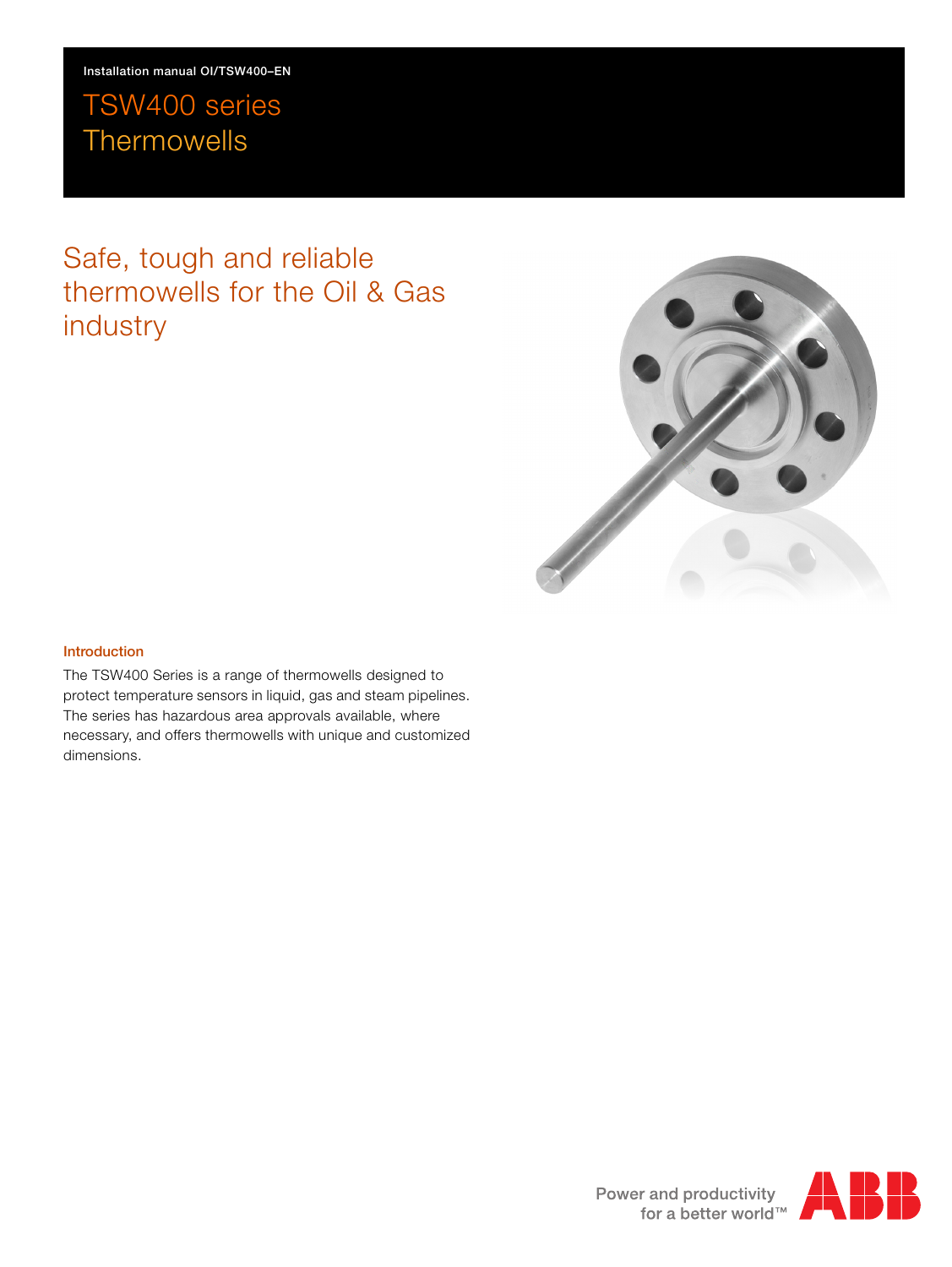# The Company

We are an established world force in the design and manufacture of measurement products for industrial process control, flow measurement, gas and liquid analysis and environmental applications.

As a part of ABB, a world leader in process automation technology, we offer customers application expertise, service and support worldwide.

We are committed to teamwork, high quality manufacturing, advanced technology and unrivalled service and support.

The quality, accuracy and performance of the Company's products result from over 100 years experience, combined with a continuous program of innovative design and development to incorporate the latest technology.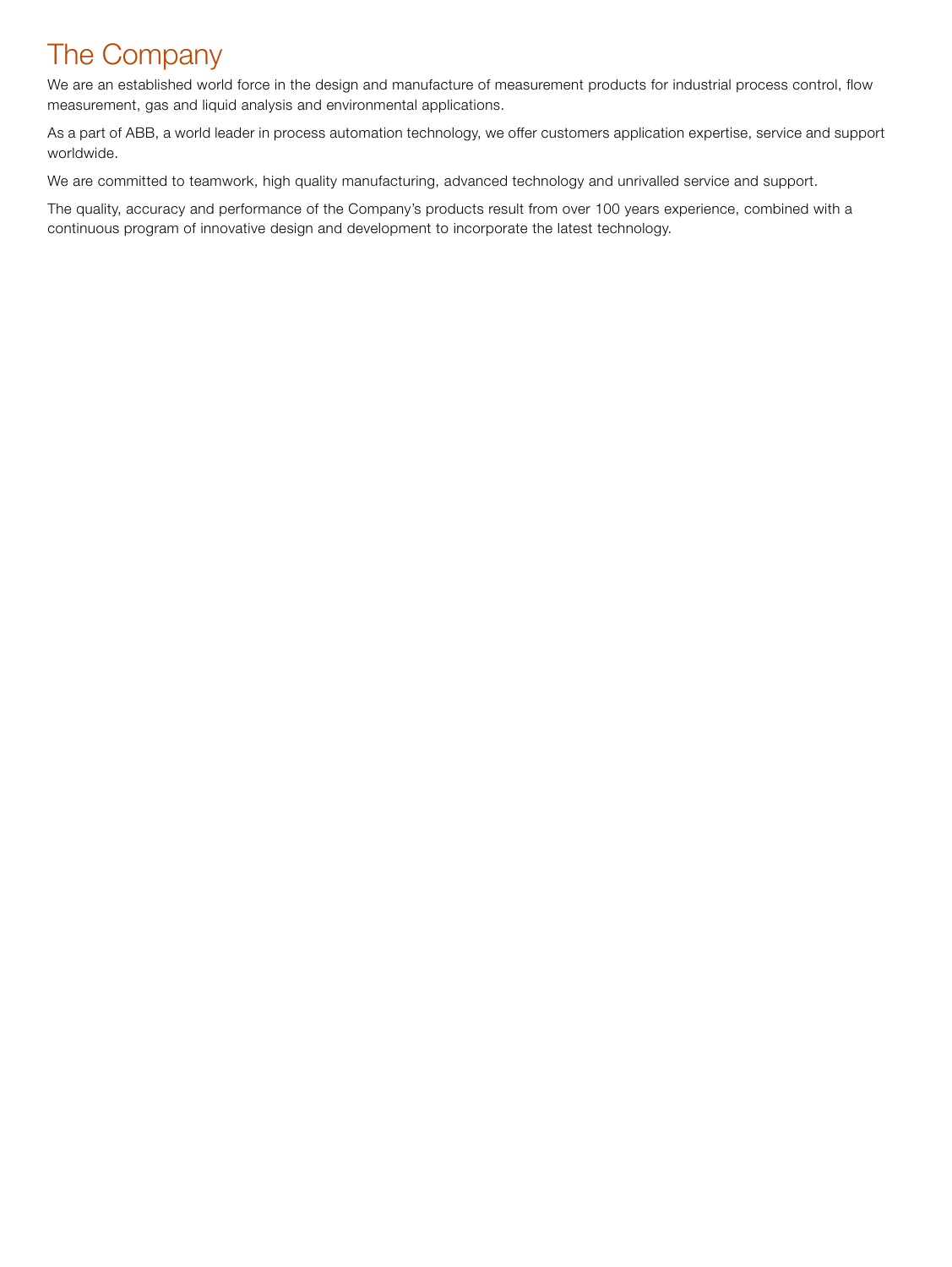# **Contents**

| 1              |     |                              |  |
|----------------|-----|------------------------------|--|
|                | 1.1 |                              |  |
|                | 1.2 |                              |  |
|                | 1.3 |                              |  |
|                | 1.4 |                              |  |
|                | 1.5 |                              |  |
|                |     |                              |  |
| $\overline{2}$ |     |                              |  |
|                | 2.1 |                              |  |
|                | 2.2 |                              |  |
|                | 2.3 |                              |  |
|                | 2.4 |                              |  |
| 3              |     |                              |  |
|                | 3.1 |                              |  |
|                | 3.2 |                              |  |
|                | 3.3 | Using existing thermowells   |  |
|                |     |                              |  |
|                | 3.4 |                              |  |
|                | 3.5 |                              |  |
|                | 3.6 |                              |  |
|                | 3.7 |                              |  |
| 4              |     |                              |  |
|                |     |                              |  |
|                | 4.1 |                              |  |
| 5              |     |                              |  |
|                | 5.1 |                              |  |
|                |     | 5.1.1                        |  |
|                |     | 5.1.2                        |  |
|                | 5.2 |                              |  |
|                | 5.3 |                              |  |
|                |     |                              |  |
| 6              |     |                              |  |
|                | 6.1 |                              |  |
|                | 6.2 |                              |  |
|                |     | ASME PTC 19.3 2010 TW<br>621 |  |
|                |     |                              |  |
|                |     |                              |  |
| <b>Notes</b>   |     |                              |  |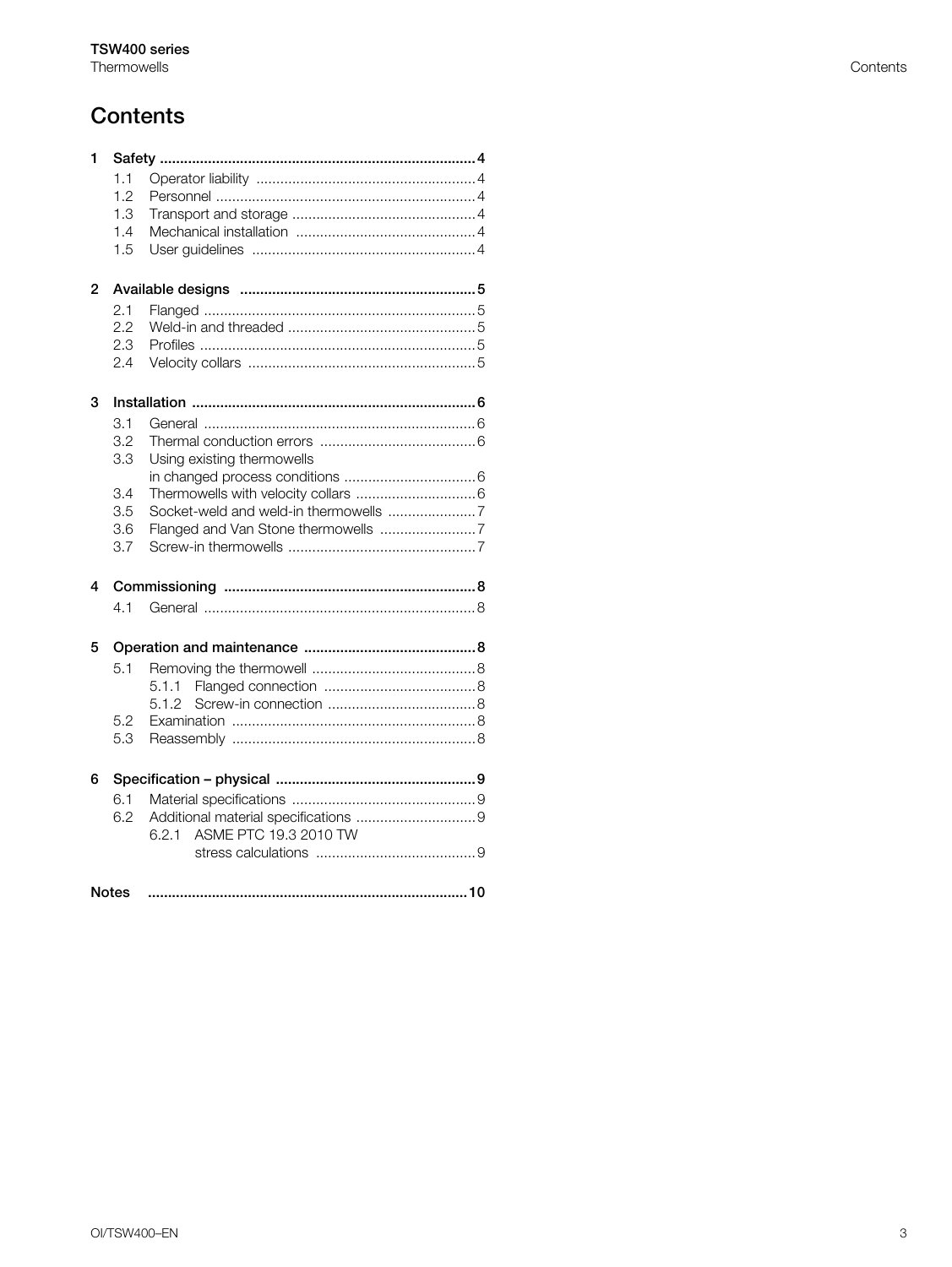# <span id="page-3-0"></span>**1 Safety**

## <span id="page-3-1"></span>**1.1 Operator liability**

Before using this equipment in corrosive or abrasive environments, or with corrosive or abrasive fluids, the operator must verify that the materials of manufacture are suitable for the application. If requested, ABB will assist in this assessment but will not accept liability for the selection of materials.

Operators must observe all applicable national and plant regulations with regard to installation, testing and repair of this equipment.

## <span id="page-3-2"></span>**1.2 Personnel**

This equipment must be installed, commissioned and maintained by trained personnel who are authorized by the plant operator. These personnel must have read and understood this manual and must comply with its instructions.

## <span id="page-3-3"></span>**1.3 Transport and storage**

Care must be taken during transportation of the equipment to ensure that it is not damaged. Special care must be taken to avoid excessive vibration and physical shock. The equipment must not be transported or stored in such a way that it becomes contaminated by moisture or other potentially damaging contaminants.

Check the equipment thoroughly after transportation and storage and before installation. Any damage must be reported to the supplier or the shipper before installation.

#### <span id="page-3-4"></span>**1.4 Mechanical installation**

Mechanical installation must be performed only by authorised and competent personnel. Careful observation of information supplied in this manual is required before commencing installation.

## <span id="page-3-5"></span>**1.5 User guidelines**

Correct use includes the following:

- Operation within the technical limit values
- Observing and following the information provided on permissible media (fluids).
- Observing and following the instructions provided in the operating manuals.

The following uses are not permitted:

- Use as a climbing aid (for example, for assembly purposes).
- Use as a support for external loads (for example, as a pipework support).
- Material gain (for example, by overpainting the type plate or welding / soldering on parts).
- Repairs, modifications, supplements or the installation of spare parts. These are permitted only if performed as described in this manual. More extensive work must be approved by ABB – the Company accepts no liability for unauthorized work.

The operating, maintenance and repair conditions described in this manual must be observed. The Company accepts no liability for damage caused by incorrect or unprofessional usage.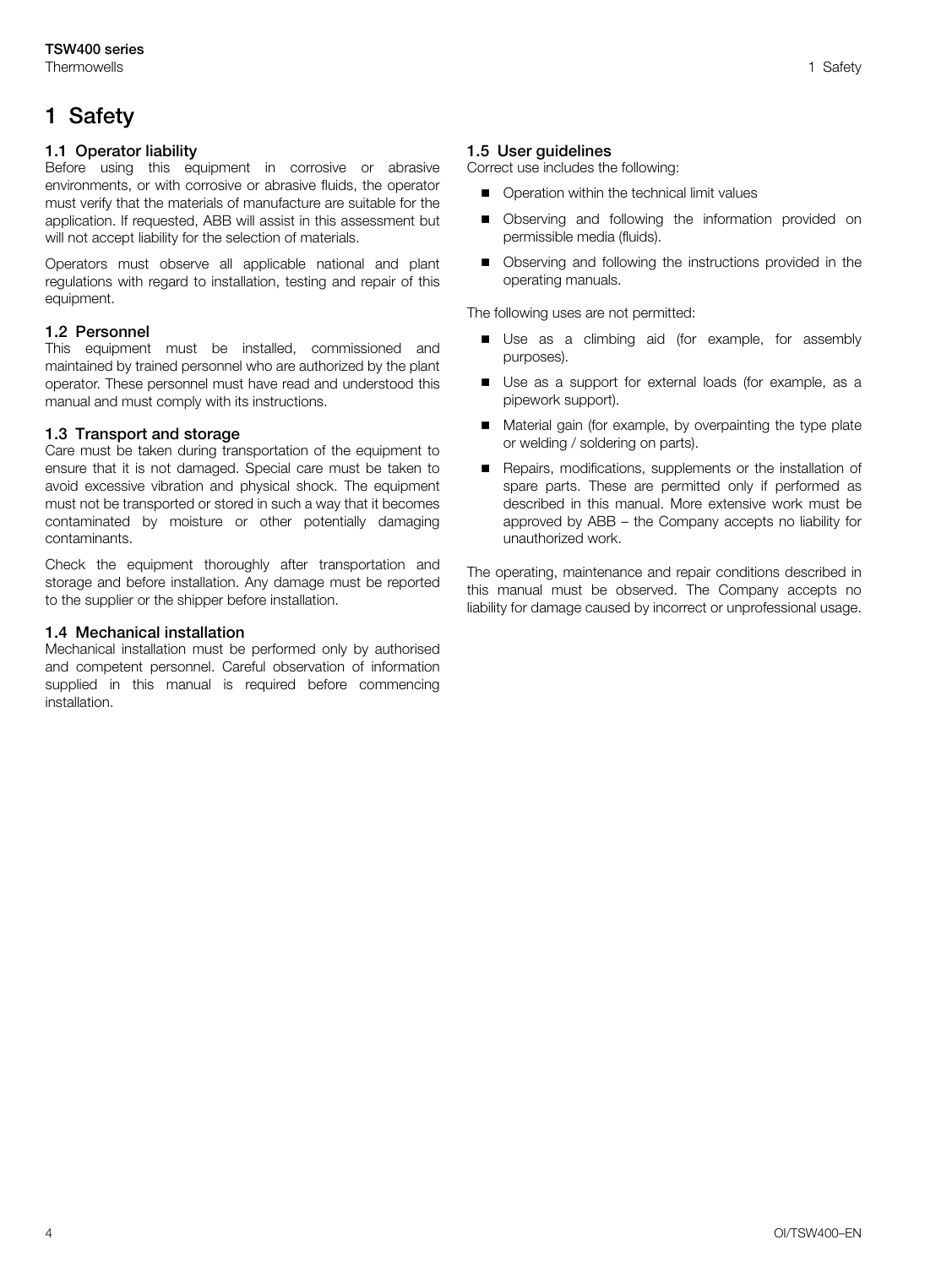# <span id="page-4-0"></span>**2 Available designs**

The following designs are available from ABB's standard range of thermowells. However, many organizations have their own standard designs and these can be accommodated by selecting 'other design' and providing a drawing for quotation.

### <span id="page-4-1"></span>**2.1 Flanged**

Flanged thermowells are available in three manufacturing options:

#### **Welded with a fillet and groove weld**

**fillet and groove welding is perfectly adequate in most** circumstances; the weld is designed to be stronger than the required duty pressure.

#### **Welded with a full penetration weld**

■ full penetration welding provides a stronger weld joint and is specified when absolute assurance of pipe-work integrity is required.

#### **Manufactured from a single piece, shaped forging**

■ fully forged thermowells are manufactured from a shaped forging formed to closely resemble the final shape of the finished thermowell. This ensures correct granular alignment of all the thermowell components – absolutely vital in ensuring resistance to corrosion cracking.

#### <span id="page-4-2"></span>**2.2 Weld-in and threaded**

Manufactured from a single piece of high quality material, there is no welding in any of ABB's weld-in or threaded designs.

#### <span id="page-4-3"></span>**2.3 Profiles**

Three basic profiles are available:

#### **Straight**

 $\blacksquare$  the stem diameter is consistent from the root to the tip

#### **Tapered**

 $\blacksquare$  the profile tapers from the root to the tip

#### **Stepped**

■ the lower portion of the thermowell steps to a smaller diameter.

A version of the stepped profile is available in the DIN designs where the step is a taper towards the tip.

#### <span id="page-4-4"></span>**2.4 Velocity collars**

There are times when thermowell design fails to satisfy ASME PTC19.3 2010 TW criteria. Under these circumstances, it is advisable to shorten the thermowell and change the diameters of the stem root and tip. ABB engineers are available to advise on this. Where the thermowell would become too short, a velocity collar can be used.

**Caution.** A velocity collar relies on an interference fit between the thermowell collar and the mounting branch. The interference fit is the responsibility of the installation team. Although ABB can advise on the procedure, ABB cannot be held responsible for incorrect fitting of velocity collars.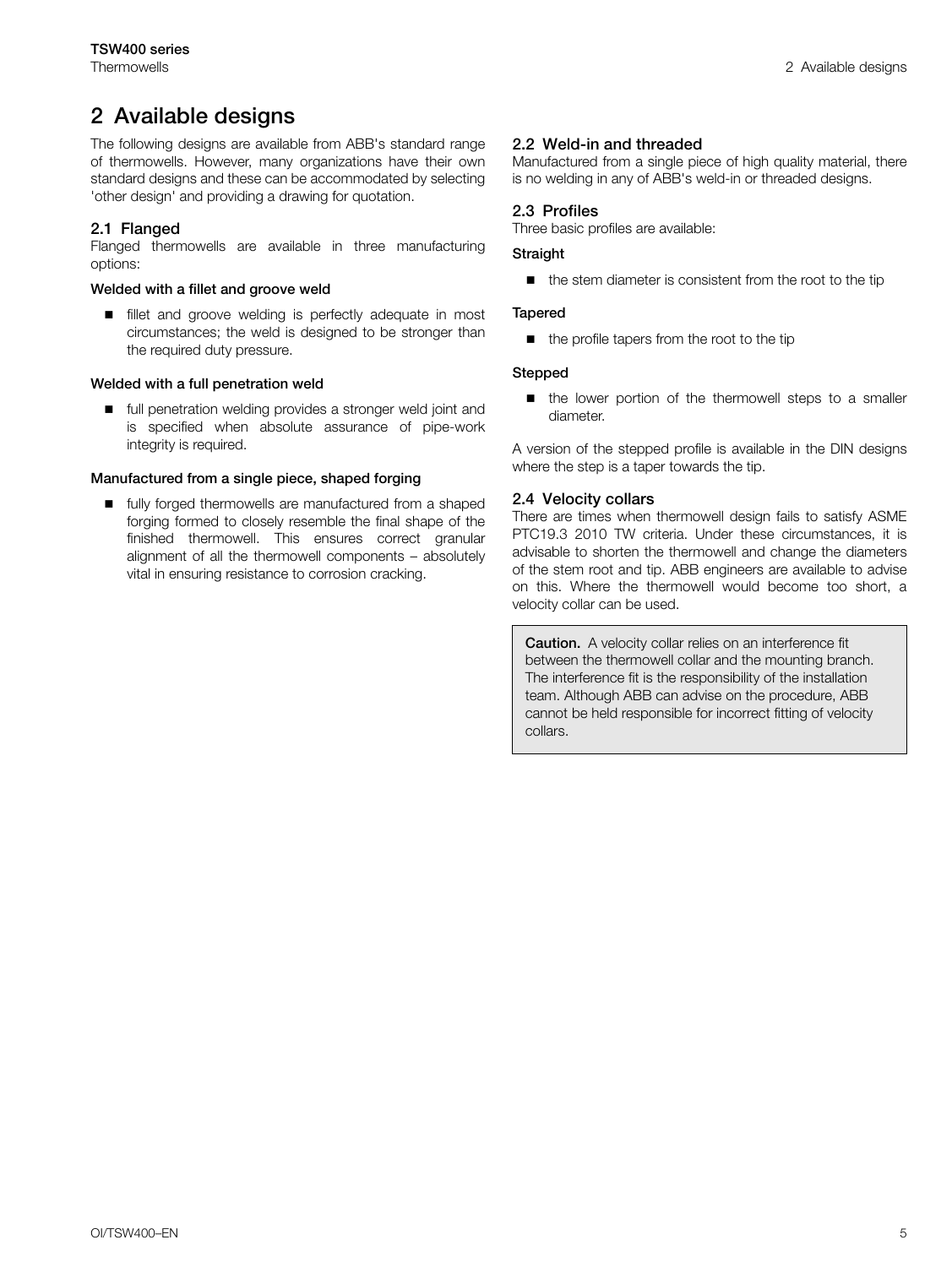# <span id="page-5-7"></span><span id="page-5-0"></span>**3 Installation**

# <span id="page-5-1"></span>**3.1 General**

**Warning.** Before installing a thermowell, ensure that the pipeline is depressurized and isolated. Failure to do so can create hazards to the operators and result in damage to equipment.

When installing a thermowell, the best practice is to position the tip in the middle third of the pipeline – see [Fig. 3.1](#page-5-5). This is less important when installing a thermowell in a heavily lagged pipeline.

<span id="page-5-5"></span>

*Fig. 3.1 Preferred installation position*

To prevent seal failure and process fluid leakage when fitting thermowells to the plant, it is important to ensure that welded parts are sufficiently strong enough, the correct nuts, bolts, studs and gaskets are used and that threads are tightened appropriately.

# <span id="page-5-2"></span>**3.2 Thermal conduction errors**

In order to obtain the most accurate readings it is important to know where potential for error exists. Heat conduction along a thermowell can produce a significant offset in the temperature experienced at the sensor. To avoid this, the thermowell must be 6 to 8 times longer than its tip diameter for use in liquids and 10 to 15 times longer than its tip diameter for gases.

This can be problematic in small-bore pipelines so install the thermowell as shown in [Fig. 3.2.](#page-5-6)

<span id="page-5-6"></span>

*Fig. 3.2* Installation in small-bore pipelines

#### <span id="page-5-3"></span>**3.3 Using existing thermowells in changed process conditions**

When an existing thermowell is to be used in a modified process conditions, ensure it is suitable for the new service. Pay particular attention to the following:

- Corrosion and erosion resistance
- Temperature limitations
- Process connection rating and condition
- <span id="page-5-4"></span>Wake frequency

## **3.4 Thermowells with velocity collars**

Velocity collars are used to change the resonance frequency of a thermowell by shortening the unsupported length of its stem. To ensure correct operation of a thermowell fitted with a velocity collar, a good fit between the collar and wall of the fitting is essential. Therefore, machining the standoff to achieve a tight sliding fit between the standoff wall and velocity collar is required. Contact ABB for advice if there are any doubts regarding acceptable tolerances.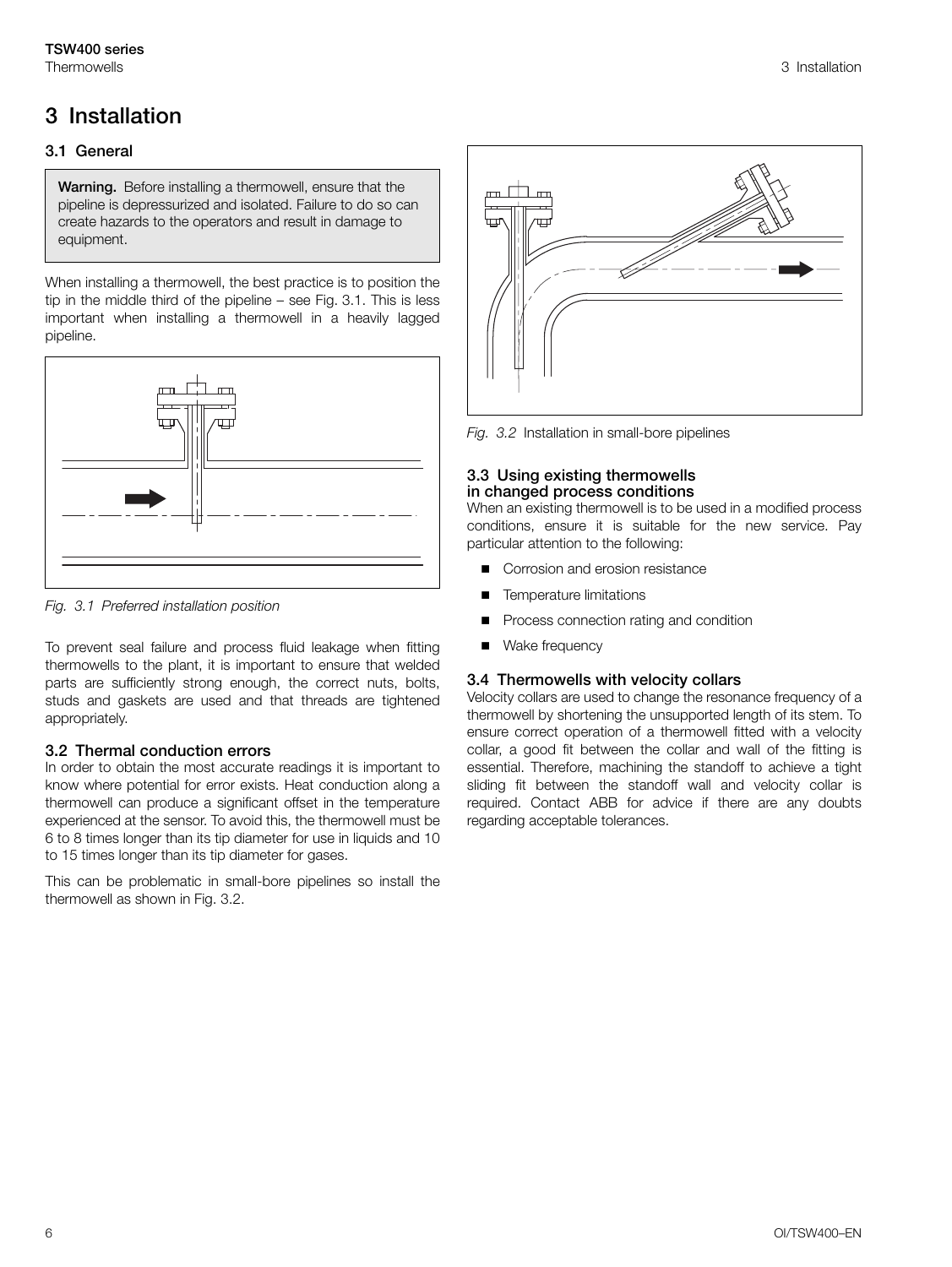#### <span id="page-6-0"></span>**3.5 Socket-weld and weld-in thermowells**

- Remove all packaging and check that the thermowell is clean and free of damage and debris.
- Check the thermowell's tag number and ensure it is correct for thermowell for the location and that the material is suitable for welding.
- Insert the stem of the thermowell carefully into the bore.
- Weld the thermowell in place ensuring that suitable welding material has been used and that the welder is suitably qualified.



*Fig. 3.3 Installed socket-weld and weld-in thermowells*

#### <span id="page-6-1"></span>**3.6 Flanged and Van Stone thermowells**

- Remove all packaging and check that the thermowell is clean and free of damage and debris.
- Check the thermowell's tag number and ensure it is the correct thermowell for the location and that the flange rating is the same as the mounting flange.
- **Position the gasket on the mounting flange ensuring it** does not protrude into the bore.
- Insert the thermowell stem carefully through the mounting flange until the thermowell flange contacts the gasket.
- Fit the bolts and tighten them evenly hand tight
- Determine the maximum tightening torque according to relevant flange specifications and tighten each bolt incrementally first to 30% of maximum torque then to 60% and finally to the maximum torque.

#### <span id="page-6-2"></span>**3.7 Screw-in thermowells**

- Remove all packaging and check that the thermowell is clean and free of damage and debris.
- Check the thermowell's tag number and ensure it is the correct thermowell for the location.
- Check that the thermowell's thread matches the thread of the socket.
- Apply a suitable sealant to the threads.
- Insert the thermowell carefully into the bore and tighten finger tight.
- Tightened fully to the correct torque figure for the thread type and size.



*Fig. 3.4 Installed Screw-in thermowell*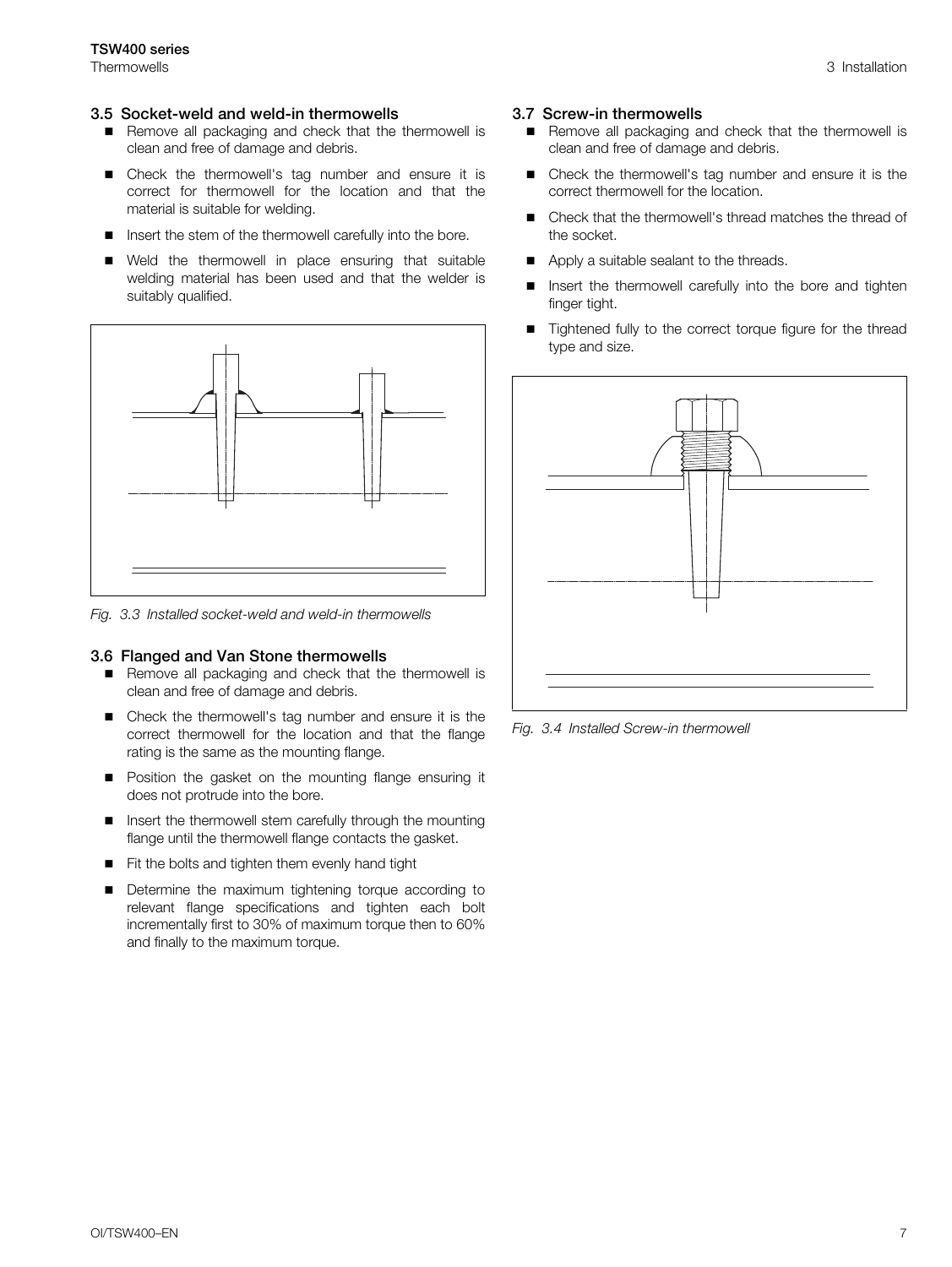# <span id="page-7-0"></span>**4 Commissioning**

## <span id="page-7-1"></span>**4.1 General**

When the thermowell is installed, fill the pipeline, making constant checks for leaks or damage. Gradually bring the pipeline up to normal operating pressure, again checking for leaks or damage. If any leaks or damage are detected, depressurize the pipeline and repair as necessary observing all local health and safety and environmental requirements.

# <span id="page-7-2"></span>**5 Operation and maintenance**

# <span id="page-7-3"></span>**5.1 Removing the thermowell**

**Warning.** Always observe plant safety regulations. Before removing the thermowell, ensure the pipeline is depressurized and isolated.

#### **5.1.1 Flanged connection**

- <span id="page-7-4"></span>**Loosen the flange securing bolts and / or nuts and partially** separate the flanges.
- Remove the bolts and carefully remove the thermowell, complete with gaskets.

#### **5.1.2 Screw-in connection**

<span id="page-7-6"></span><span id="page-7-5"></span>■ Carefully unscrew the thermowell from the line.

#### **5.2 Examination**

The frequency of examination depends on the abrasive or corrosive nature of the fluid, for example

- $\blacksquare$  Steam annually
- $\Box$  Clean fluid 2 or 3 years

In the case of a new process or plant, examine the meter during each routine maintenance period until the wear of each installation, relative to others, can be assessed.

#### <span id="page-7-7"></span>**5.3 Reassembly**

Reassemble the thermowell as detailed in Section [3](#page-5-7). page [6](#page-5-7).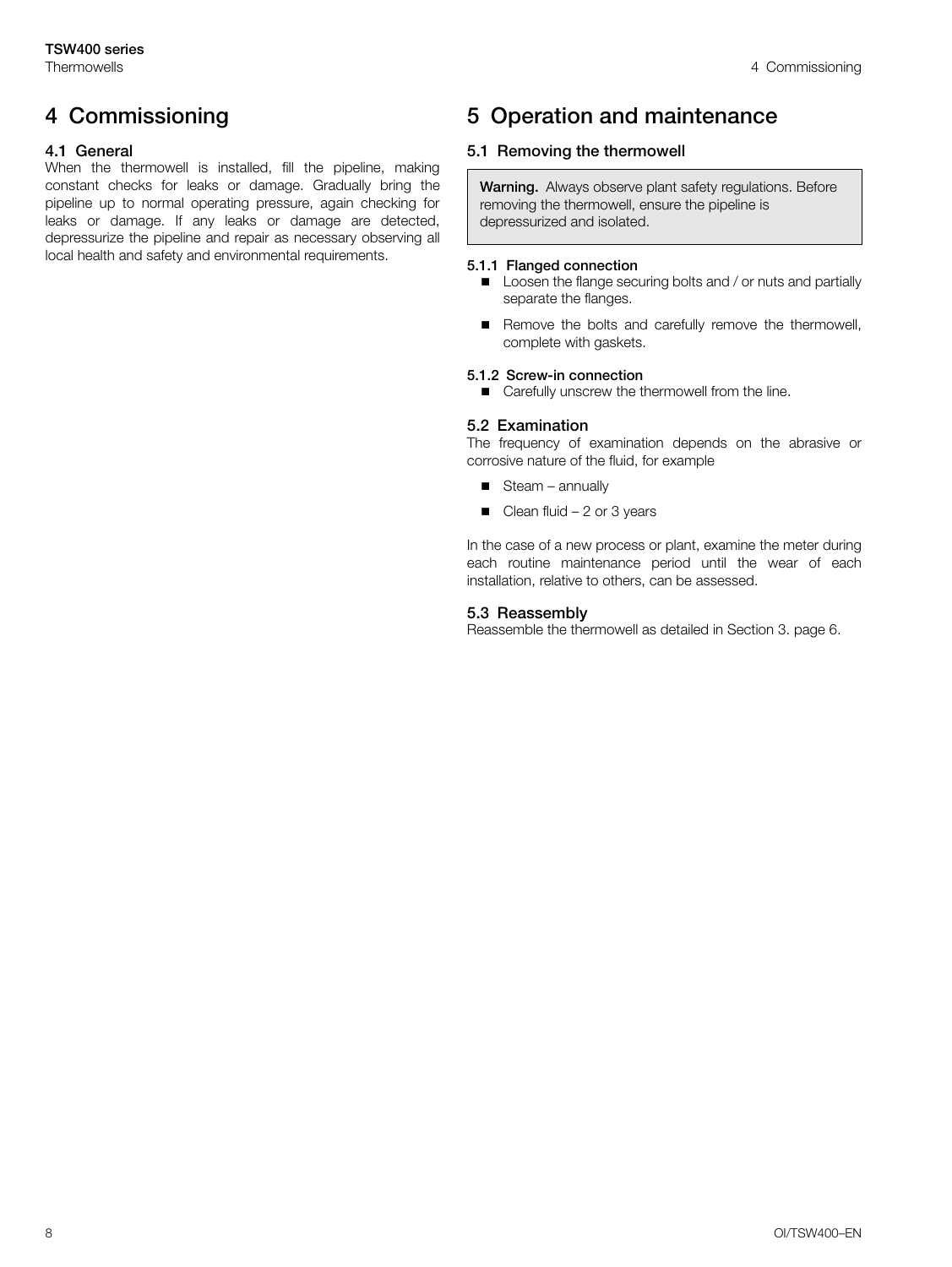# <span id="page-8-0"></span>**6 Specification – physical**

#### <span id="page-8-1"></span>**6.1 Material specifications**

ABB can manufacture thermowells from almost any commercially available material. If the material required is not in the following list, contact ABB for advice.

#### **316/ 316L stainless steel**

the most commonly used material for thermowells combining excellent corrosion resistance with good strength and availability.

#### ■ 316Ti stainless steel

an enhanced version of 316 – a small amount of titanium is added to help stabilize the material at temperatures over 800 °C (1472 °F).

#### **321 stainless steel**

offers similar properties to 316 and 316Ti but is more suitable for operation at higher temperatures.

#### **Hastelloy C-276**

a material favored for chloride atmospheres and processes. 300 series stainless steels are not recommended for use in high chloride and low oxygen environments.

#### **Inconel 600**

a high nickel alloy containing chromium – suitable for use at high temperatures and in both oxidizing and reducing atmospheres.

#### **Monel 400**

a high nickel alloy containing copper – highly resistant to corrosion in a wide variety of environments.

#### **Duplex**

a stainless steel designed specifically for use in salt water environments where it offers excellent corrosion resistance.

#### ■ Super duplex

a variant of duplex steel that includes a small amount of copper – preferred over duplex for its enhanced high temperature properties.

**Note.** ABB are unable to specify a particular material for a process plant as this requires detailed process knowledge. However, ABB can discuss the implications of such choices on speed of delivery and cost. In addition, ABB welding engineers are available to advise on welding procedures for all materials.

#### <span id="page-8-2"></span>**6.2 Additional material specifications**

Materials for use in 'sour' environments (environments containing high concentrations of hydrogen sulphide) normally demand material that complies with the NACE standard. ABB can comply fully with all these requirements.

Certain countries require that materials conform to particular requirements (for example, the NORSOK standard for materials for use in the North Sea).

### <span id="page-8-3"></span>**6.2.1 ASME PTC 19.3 2010 TW stress calculations**

The only published international code for the evaluation of the stresses placed on thermowells in service. ABB engineers can perform a calculation to the ASME code on request. Certification is supplied when requested.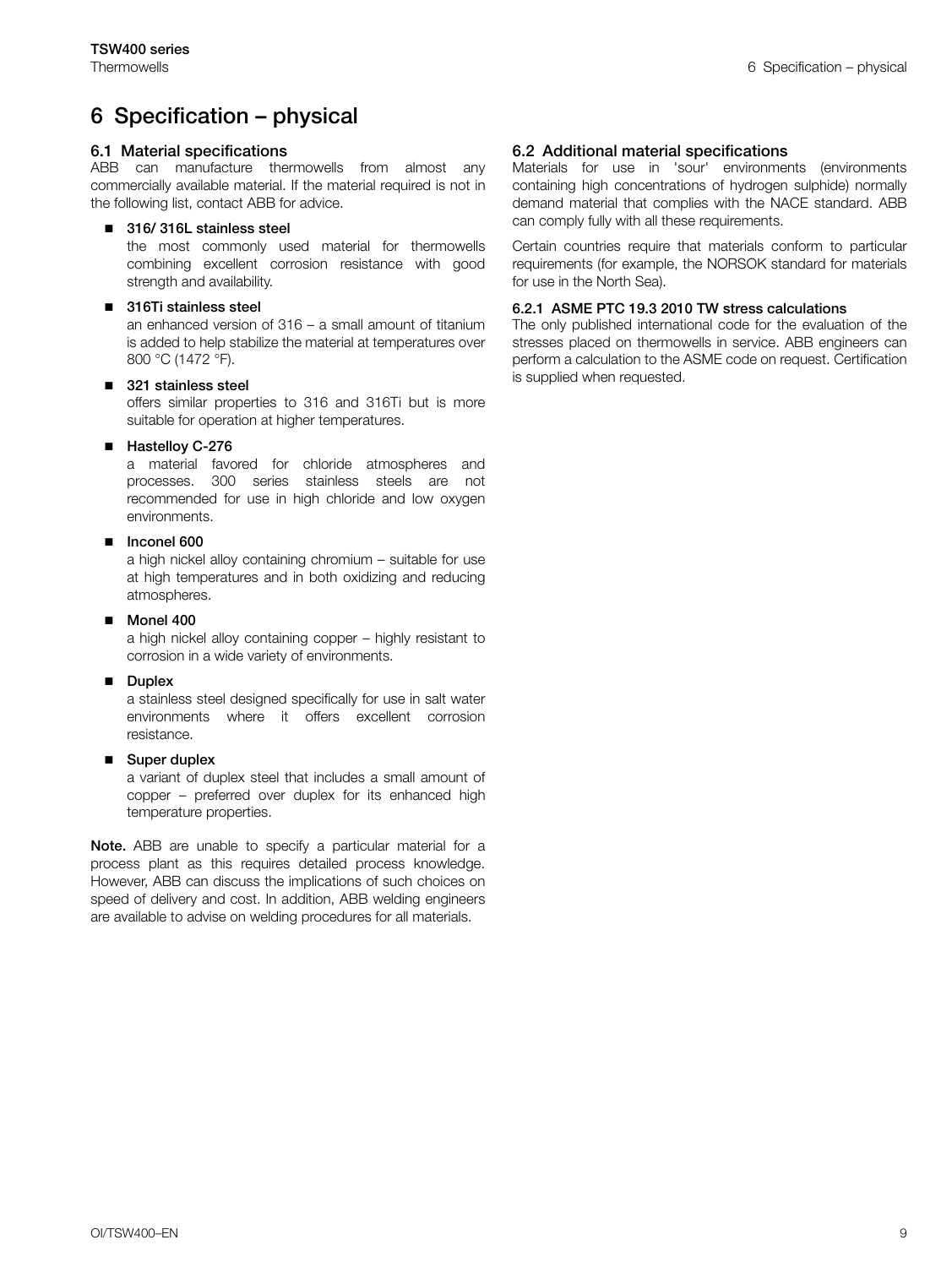**TSW400 series** Thermowells Notes

# <span id="page-9-0"></span>**Notes**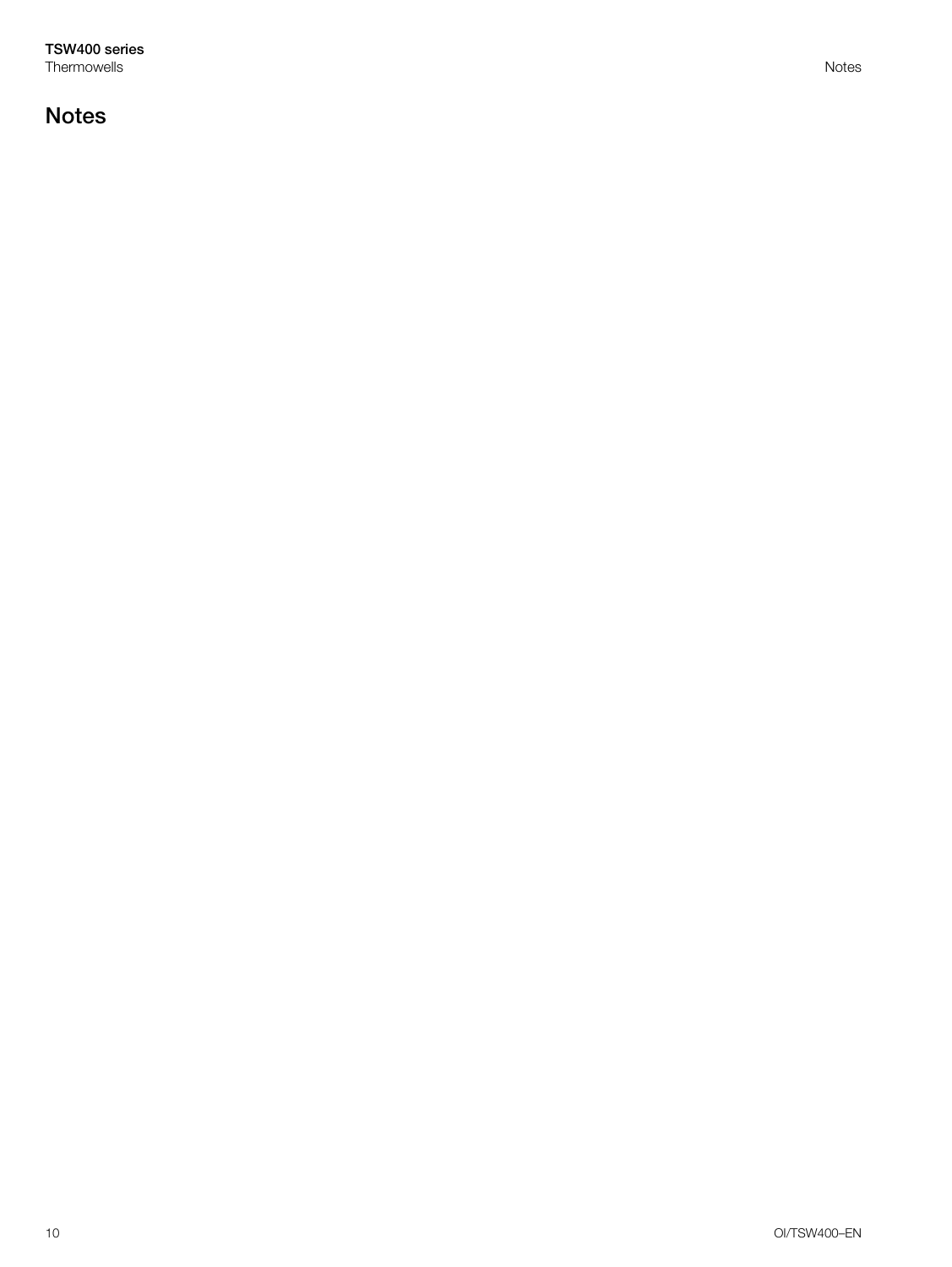# Products and customer support

# Automation Systems

For the following industries:

- Chemical & Pharmaceutical
- Food & Beverage
- Manufacturing
- Metals and Minerals
- Oil, Gas & Petrochemical
- Pulp and Paper

### Drives and Motors

— AC and DC Drives, AC and DC Machines, AC Motors to 1kV

- Drive Systems
- Force Measurement
- Servo Drives

## Controllers & Recorders

- Single and Multi-loop Controllers
- Circular Chart and Strip Chart Recorders
- Paperless Recorders
- Process Indicators

#### Flexible Automation

— Industrial Robots and Robot Systems

#### Flow Measurement

- Electromagnetic Flowmeters
- Mass Flowmeters
- Turbine Flowmeters
- Wedge Flow Elements

## Marine Systems & Turbochargers

- Electrical Systems
- Marine Equipment
- Offshore Retrofit and Refurbishment

#### Process Analytics

- Process Gas Analysis
- Systems Integration

## **Transmitters**

- Pressure
- Temperature
- Level
- Interface Modules

#### Valves, Actuators and Positioners

- Control Valves
- Actuators
- Positioners

#### Water, Gas & Industrial Analytics Instrumentation

- pH, Conductivity and Dissolved Oxygen Transmitters and Sensors
- Ammonia, Nitrate, Phosphate, Silica, Sodium, Chloride, Fluoride, Dissolved Oxygen and Hydrazine Analyzers
- Zirconia Oxygen Analyzers, Katharometers, Hydrogen Purity and Purge-gas Monitors, Thermal Conductivity

### Customer support

We provide a comprehensive after sales service via a Worldwide Service Organization. Contact one of the following offices for details on your nearest Service and Repair Centre.

# UK

ABB Limited Tel: +44 (0)1946 830611 Fax: +44 (0)1946 832661

# USA

ABB Inc. Tel: +1 215 674 6000 Fax: +1 215 674 7183

## Client Warranty

Prior to installation, the equipment referred to in this manual must be stored in a clean, dry environment, in accordance with the Company's published specification. Periodic checks must be made on the equipment's condition. In the event of a failure under warranty, the following documentation must be provided as substantiation:

- A listing evidencing process operation and alarm logs at time of failure.
- Copies of all storage, installation, operating and maintenance records relating to the alleged faulty unit.